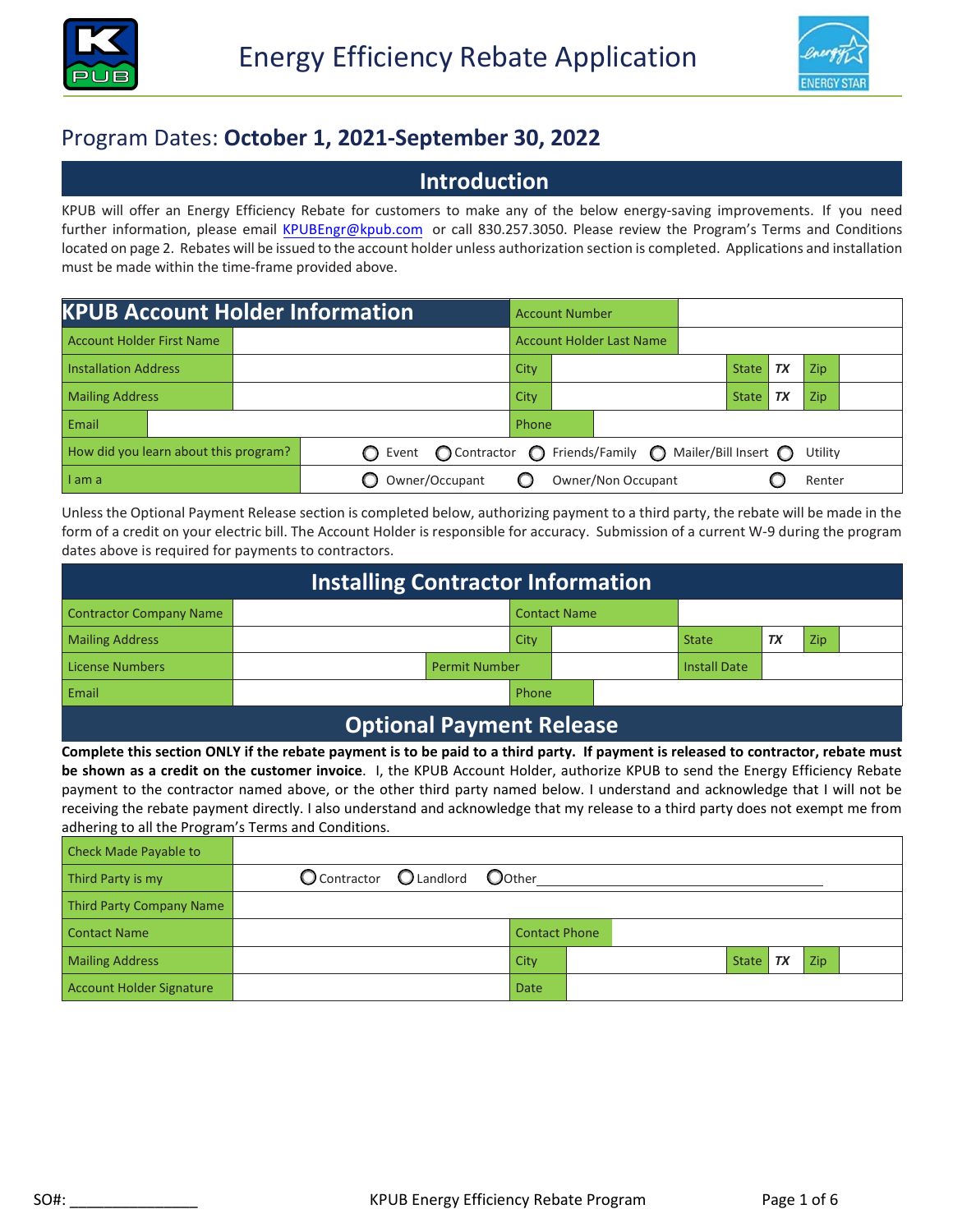



## **Terms & Conditions**

- **1. Eligibility.** The rebate project must be completed for a KPUB account holder within the KPUB service area. Rebate will not exceed the cost of the project. Rebate maximums are per account.
- **2. Project Timeline.** Applications and supporting documents must be filed within the year outlined on first page of the application.
- **3. Application Submission:**Applicationsmust be submittedoneoftwoways:
	- Emailto: **KPUBEngr@kpub.com** or
	- Mail to: **KPUB Engineering, 2250 Memorial Blvd. Kerrville, TX 78028**
- **4. Documentation.** Applications must be signed by account holder. **Missing documentation will delay processing.** Contractor's invoice/purchase receipt must be provided and show model number and serial number of all equipment installed.
	- A complete application includes page 1 and 2 of this document along with any other pages from the application needed to apply for all eligible rebates
		- o For Central Air, this includes condenser, coil, andfurnace.
		- o Central Air and Heat Pump rebates require an Air Conditioning, Heating & Refrigeration Institute (AHRI) certificate.
		- o For insulation rebates, invoice must include square footage of workarea.
		- o For windows, copies of each windows specifications should be included that states area or window dimensions.
	- Please included photos of the installation for reference and to potentially serve in lieu of an on-site inspection.
- **5. Inspection and Verification. Applications are subject to verification. If the verification cannot be completed, the rebate will not be paid.** All Applications are subject to an inspection by KPUB, either in person or via provided photographs. KPUB reserves the right to reduce or reject the rebate amount requested if the product installed was not done in accordance with these Terms and Conditions. KPUB reserves the right to reject any rebate application submitted as a result of work performed by a contractor who has failed to adhere to the terms and conditions established for the rebate program.
- **6. Payment.** Once completed paperwork is submitted, rebate payments are usually made within 4-6 weeks. All rebates will be applied as a credit to your electric bill unless authorization is provided to pay a contractor or landlord. Incomplete applications will either delay payments or result in denial of application approval. KPUB reserves the right to refuse payment and participation if the account holder or contractor violates program terms andconditions.
- **7. Program Discretion.** Rebates are available on a first-come, first-served basis. Rebate amounts and offerings are subject to change or termination without notice at the discretion of KPUB. THIS PROGRAM IS SUBJECT TOCHANGE OR CANCELLATION WITHOUT NOTICE.
- **8. Disclaimers.** The Customer will defend, hold harmless, and release KPUB and its representatives from any and all claims, liabilities, fines, interest, costs, expenses, and damages (including attorney'sfees and court costs) incurred by the Customer or its contractors or any third party for any damage, injury, death, loss, or destruction of any kind to persons or property, to the extent the damage, injury, death, loss, or destruction arises out of or is related to the acts or omissions of KPUB or the company's representatives to the rebate program. KPUB does not endorse any particular manufacturer, product, labor, or system design by offering these programs. KPUB DOES NOT EXPRESSLY OR IMPLICITLY WARRANT THE PERFORMANCE OF ANY EQUIPMENT OR ANY CONTRACTOR'S QUALITY OF WORK. NO WARRANTY OF ANY KIND, WHETHER STATUTORY, WRITTEN, ORAL, OR IMPLIED (INCLUDING WARRANTIES OF FITNESS FOR A PARTICULAR PURPOSE OR MERCHANTABILITY) WILL APPLY. (Contact your contractor or equipment supplier for anywarranties.)
- **9. Assignment.** Account holder shall not assign its rights or obligations under the rebate application or these Terms and Conditions, or any part thereof, without the prior written consent of KPUB. Further, account holder shall not assign, by power of attorney or otherwise, any of the money payable under the rebate application or these Terms and Conditions without the prior written consent of KPUB. KPUB acceptance of the rebate application constitutes prior written consent. If account holder does not obtain KPUB's prior written consent, any purported assignment or delegation shall be null and void. The Terms and Conditions shall bind and inure to the account holder's permitted successor or assignee.
- **10. Availability.** Due to limited funding, this program can be withdrawn at any time without notice. Applications will be processed on a first-come, first-serve basis.

## **Customer Required Signature**

Under penalty of perjury I certify that the above declaration is true and correct; and **I understand and acknowledge that the information is subject to audit and investigation by KPUB, and a site visit/audit for rebate eligibility may be required prior to payment of the rebate.** The site visit/audit is for record purposes only and does not guarantee the quality of the work performed. I have read and agree to the Program's Terms and Conditions. I also understand and acknowledge thatsubmission ofthis application does not guarantee qualification for a rebate. The program will end when funds are depleted.

KPUB Account Holder's Signature **Date** Date of the Date of the Date of the Date of the Date of the Date of the Date of the Date of the Date of the Date of the Date of the Date of the Date of the Date of the Date of the Dat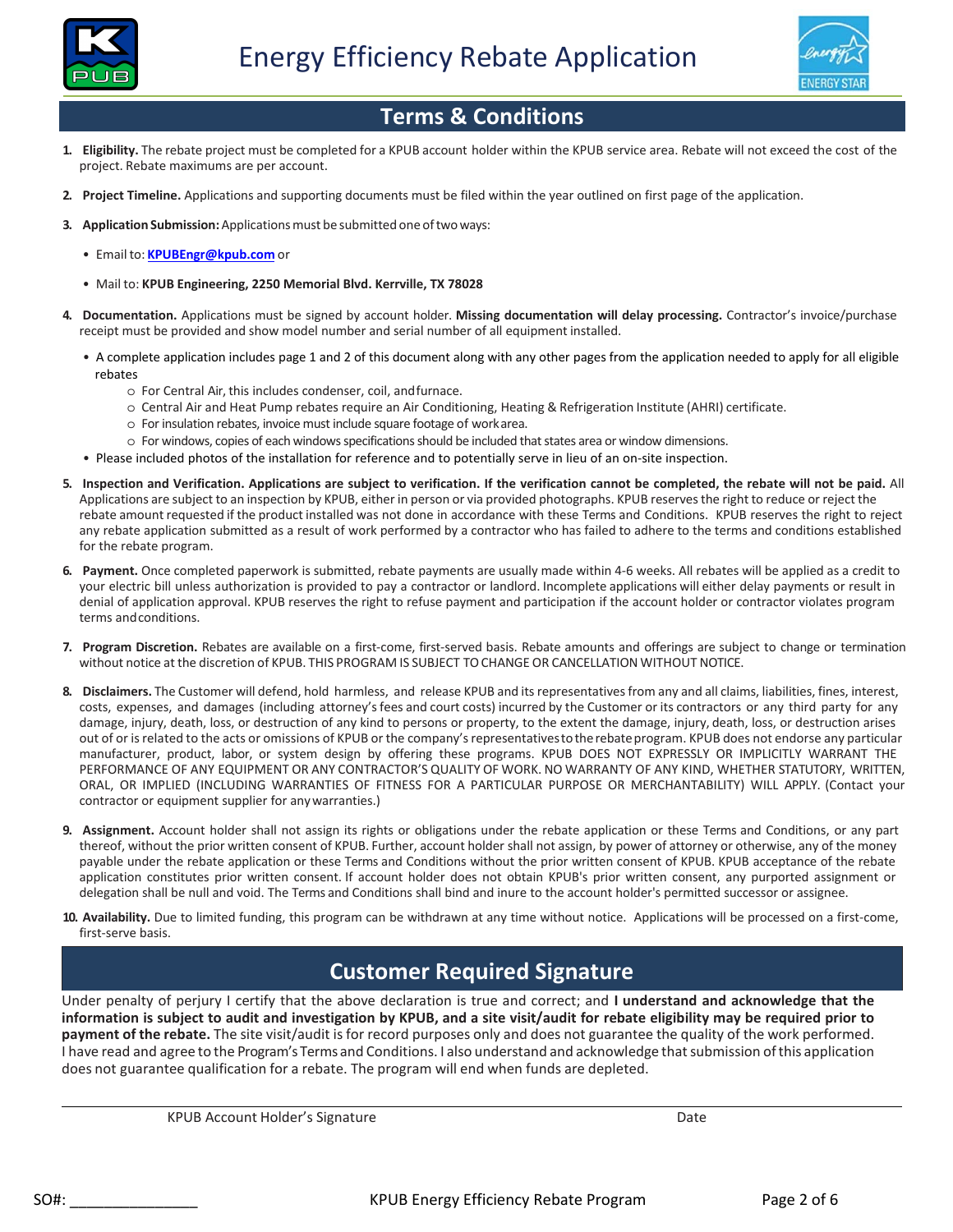



# **Rebate Application and Requirements**

#### **Central Air Conditioner, Central Heat Pump, & Ductless Mini Splits Qualifying Outdoor Product (circle one): Date Installed** (MM/DD/YY) **Manufacturer AHRI Certificate Number SEER Rating HSPF Rating Tier Installed**  (see table below) **Size** (tons) **EER Rating** Central AC Heat Pumps Ductless Mini Splits **Existing System Age Operational?** On No C Yes *If yes:* Mfg. Model Serial No **Size** (Tons) **Qualifying Indoor Product (COVIDER)**<br>**Product (CIRCLE ONE)**<br>**Product of the Manufacturer AHRI Certificate Number Product Rating HSPF Rating Tier Installed**  (see table below) **Size**  (tons) **EER Rating** Central AC Heat Pumps Ductless Mini Splits **Existing System Age Operational? O** No **O** Yes *If yes:* Mfg. Model Serial No **Size** (Tons) **Qualifying Furnace Product: Date Installed** (MM/DD/YY) **Manufacturer AHRI Certificate Number SEER Rating HSPF Rating Tier Installed**  (see table below) **Size**  (tons) **EER Rating** Furnace **Existing System Age Operational?** O No O Yes *If yes:* Mfg. Model Serial No **Size (Tons)** Tier 1 Heat Pump Tier 1 Heat Pump Tier 1 Heat Pump

|                                                                                                            | <b>Tier 1 Heat Pump</b> | <b>Tier 2 Heat Pump</b> | <b>Mini Split</b>    | <b>Tier 1 Central AC</b> | <b>Tier 2 Central AC</b> |
|------------------------------------------------------------------------------------------------------------|-------------------------|-------------------------|----------------------|--------------------------|--------------------------|
| <b>Requirements for</b><br><b>Central AC, Ductless</b><br><b>Mini Splits, Central</b><br><b>Heat Pumps</b> | $= 16$ SEER/12.5 EER    | $\geq$ 17 SEER/12.5 EER | $\geq$ 16 SEER       | $= 16$ SEER/12.5 EER     | $\geq$ 17 SEER/12.5 EER  |
| <b>REBATE dollars (Dollars)</b>                                                                            | \$350                   | \$450                   | \$200 (1.5 ton min.) | \$300                    | \$400                    |
| <b>REBATE calculated</b>                                                                                   |                         |                         |                      |                          |                          |
| <b>REBATE calculated for</b><br>contractor (\$50/unit)                                                     |                         |                         |                      |                          |                          |

**REBATESPECIFICATIONS & DOCUMENTATION:**Theminimumefficiencyrequiredtoreceive a centralairconditionerrebateis16SEER(seasonalenergyefficiencyratingratio).Rebates are tiered for equipment that has higher efficiency levels than the minimum. These rebates apply to home improvement or retrofit projects only. Must be a one for one replacement. They are not available for new construction projects. In order to qualify for rebates, all HVAC equipment must be installed by an HVAC contractor licensed within the State of Texas with the exception of Mini Splits. Model and Serial Number(s) for each inside and outside unit must be included on the invoice. To qualify for rebates all units must be at least 16 SEER, 12.5 EER, 8.5 HSPF. Existing System information must be filled in completely to quality for rebate, i.e. existing mfg., existing model existing serial number. Applications must be complete and signed by Account Holder and include a copy of contractor'sinvoice and AHRI certificate. AHRI certificates may be found on https://www.ahridirectory.org. Size (tons) of system is determined by AHRI regardless of contractors invoice size (tons).

\*Rebate Maximum is \$900. Maximum excludes rebate paid to contractor.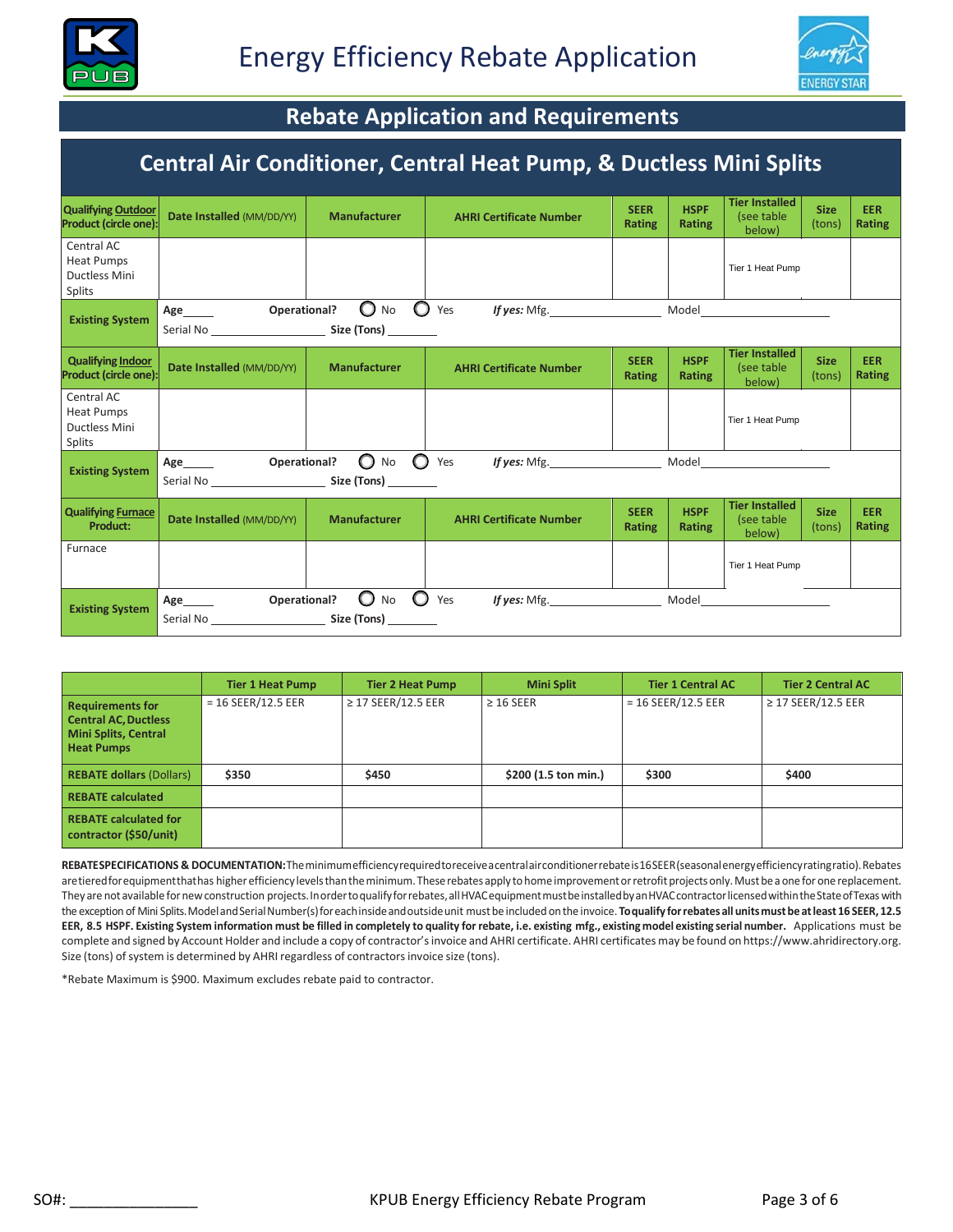



# **Rebate Application and Requirements**

|                                                                 | <b>Window Unit Replacement</b>      |                                                   |                                                            |                   |             |                             |  |  |  |  |  |
|-----------------------------------------------------------------|-------------------------------------|---------------------------------------------------|------------------------------------------------------------|-------------------|-------------|-----------------------------|--|--|--|--|--|
| <b>Qualifying</b><br><b>Type of Unit:</b><br><b>Window Unit</b> | <b>Date Installed</b><br>(MM/DD/YY) | Manufacturer,<br>Model, & Serial<br><b>Number</b> | <b>Energy Star</b><br><b>Qualified</b>                     | <b>EER Rating</b> | Size (BTUs) | Rebate<br><b>Calculated</b> |  |  |  |  |  |
| <b>Existing System</b>                                          |                                     |                                                   | $N$ o $\bigcirc$<br>$Yes$ <sup><math>\bigcirc</math></sup> |                   |             |                             |  |  |  |  |  |
| <b>New System</b>                                               |                                     |                                                   | $N_{\rm O}$ $\bullet$<br>YesC                              |                   |             |                             |  |  |  |  |  |

**REBATESPECIFICATIONS & DOCUMENTATION:**Rebates are forequipment replacement only and must be a one for one replacement. They are not available for new construction projects.In order to qualify for rebates, all equipment must be listed as an ENERGY STAR rated piece of equipment. Documentation must include Modeland Serial Number(s) foreachunit. Applications must be complete and signed by Account Holder and include proof the equipment is ENERGY STAR rated.

\*Rebate Maximum is \$100.

**REBATE dollars**  (Dollars) **\$25/unit replaced**

|                                     | <b>Pumps &amp; Motors Replacement</b> |                     |                               |  |           |     |         |                             |  |  |  |
|-------------------------------------|---------------------------------------|---------------------|-------------------------------|--|-----------|-----|---------|-----------------------------|--|--|--|
| <b>Qualifying</b><br><b>Product</b> | Date Installed<br>(MM/DD/YYYY)        | <b>Manufacturer</b> | Model Number(s) Serial Number |  | Size (HP) | Qty | Rebate* | Rebate<br><b>Calculated</b> |  |  |  |
| Pump &<br><b>Motors</b>             |                                       |                     |                               |  |           |     | \$50/HP |                             |  |  |  |

**REBATE SPECIFICATIONS & DOCUMENTATION:** Motor only replacement does not qualify for this rebate. Rebuilding an existing pump does not qualify for this rebate. Must be a NEW (not used) unit that islisted on the ENERGY STAR® website as a Variable Speed pump/motor or a technical specification sheet that can be reviewed. The equipment must carry a minimum one-year manufacturer warranty. Must be a one for one replacement. Must be installed by a licensed and bonded contractor and be compliant with all local, state and national codes regarding the installation and operation of the equipment.Applications must be signed and complete. The contractor's invoice must show the model number and serial number of all equipment installed along with cost of equipment and installation. Material specification sheet must be submitted.

\*Rebate Maximum is \$150.

|                                     | <b>Attic Insulation Upgrade</b> |                                                |                                         |                              |                                           |                             |                       |                                         |                 |                             |  |  |
|-------------------------------------|---------------------------------|------------------------------------------------|-----------------------------------------|------------------------------|-------------------------------------------|-----------------------------|-----------------------|-----------------------------------------|-----------------|-----------------------------|--|--|
| <b>Qualifying</b><br><b>Product</b> | Date Installed<br>(MM/DD/YYYY   | <b>Insulation</b><br><b>Type</b>               | <b>Insulation</b><br>Level<br>(R-Value) | <b>Cell Type</b>             | <b>Total Square</b><br>Footage            | <b>Heating Type</b>         | <b>Cooling Type</b>   | Qty<br>(Total<br><b>Square</b><br>Feet) | Rebate*         | Rebate<br><b>Calculated</b> |  |  |
| Attic<br>Insulation                 |                                 | Fiberglass<br><b>O</b> Cellulose<br>Spray Foam | Existing<br>New                         | O<br>Open<br><b>O</b> Closed | Attic Floor<br>Living Area<br>Conditioned | Gas<br>Electric $\mathbb C$ | Central Air<br>Window |                                         | \$0.20/sq<br>ft |                             |  |  |
|                                     |                                 |                                                |                                         |                              | Space                                     |                             | Air                   |                                         |                 |                             |  |  |

**REBATE SPECIFICATIONS & DOCUMENTATION:** Attic insulation must be installed between conditioned (air conditioned living area below ceiling) and unconditioned areas (attic) to qualify. Square footage measurements will be verified against Kerr County property tax records, or inspected by a KPUB employee. Final insulation must be at least R-38 and existing attic insulation must be no greater than R-14. Degradation due to age and density of the existing insulation should be taken into account. All insulation must be new materials and have R-Value stated on the packaging material. Garages and other non-living areas do not qualify.Applications must be signed by the Account Holder. Attach an itemized and dated invoice from the contractor (include existing R-value and ending R-value, type and square feet) along with your application form. Installation not performed by a contractor will be subject to KPUB inspection to validate requirements are met. Submission of one photo showing the entire attic floor and one close-up photo of a ruler that shows the measurement of the depth of the insulation before and after is required for installation validation.

\*Rebate Maximum is \$300.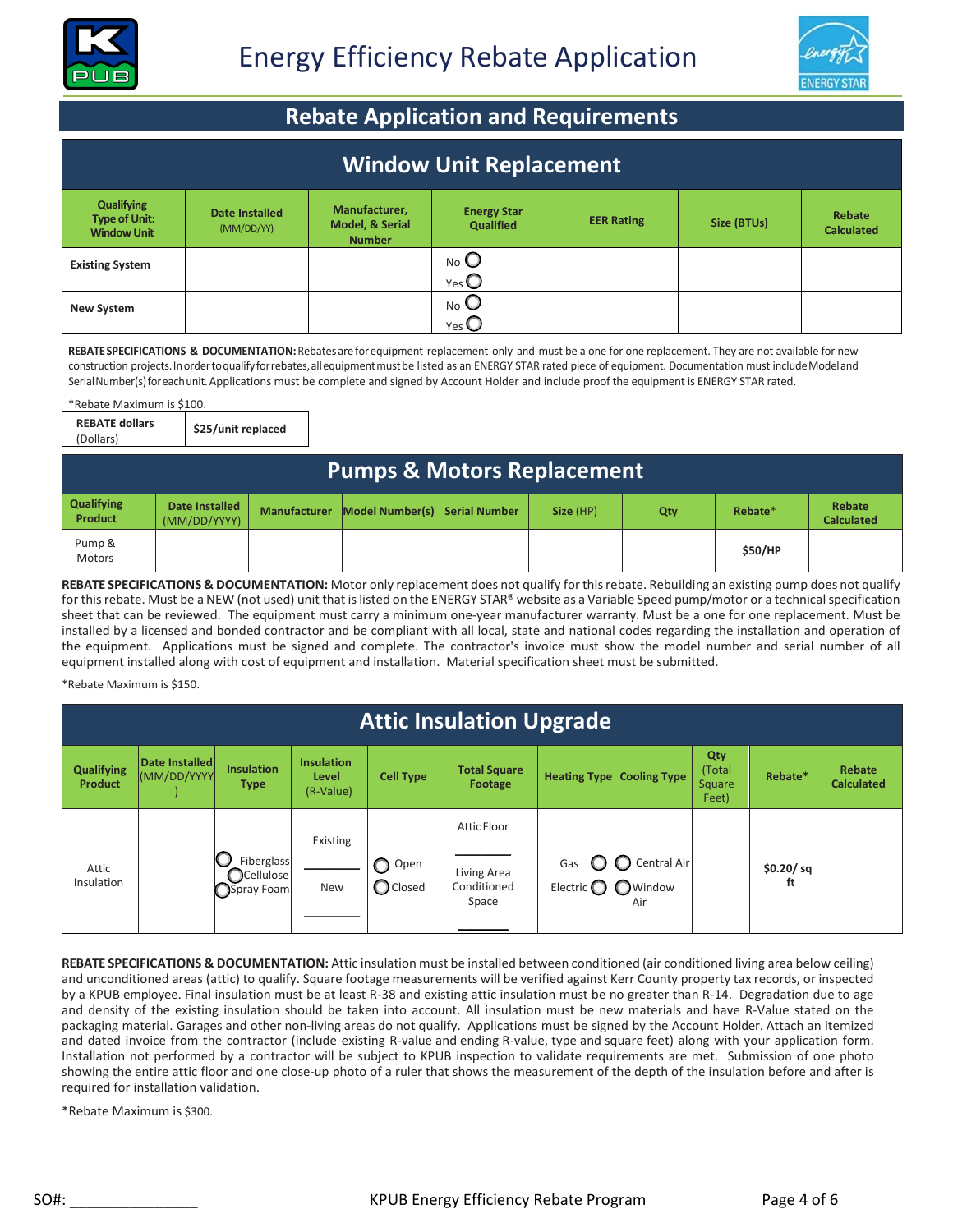



|                                     | <b>Rebate Application and Requirements</b> |              |                                                |                 |                                       |                                                      |                                   |             |                             |  |  |  |
|-------------------------------------|--------------------------------------------|--------------|------------------------------------------------|-----------------|---------------------------------------|------------------------------------------------------|-----------------------------------|-------------|-----------------------------|--|--|--|
| <b>Window Replacement</b>           |                                            |              |                                                |                 |                                       |                                                      |                                   |             |                             |  |  |  |
| <b>Qualifying</b><br><b>Product</b> | Date Installed<br>(MM/DD/YYYY)             | <b>Brand</b> | Type of<br><b>Windows</b><br>(i.e. wood, viny) | <b>U</b> Factor | Solar Heat Gain<br><b>Coefficient</b> | <b>Qty (Number of</b><br><b>Windows</b><br>Replaced) | <b>Qty (Total</b><br>Square Feet) | Rebate*     | Rebate<br><b>Calculated</b> |  |  |  |
| Window<br>Replacement               |                                            |              | New window type:<br>Existing window type:      |                 |                                       |                                                      |                                   | \$2.00/sqft |                             |  |  |  |

**REBATE SPECIFICATIONS & DOCUMENTATION:** Windows must be new and installed per manufacturer's installation requirements. Windows must have a U-Factor of less than or equal to 0.35 and Solar Heat Gain Coefficient (SHGC) of less than or equal to 0.25. Windows must be National Fenestration Rating Council (NFRC) rated. Windows must be installed in a conditioned area only. Garages and other non-living areas do not qualify. Invoices must include the following information: Window manufacturer, model, size, U-Factor and Solar Heat Gain Co-efficient (SHGC) **for each window installed**. This rebate does not apply to new construction. KPUB reserves the right to inspect all windows to verify completion and efficiency ratings. Applications must be signed by the Account Holder. Attach an itemized and dated invoice from the contractor along with your application form and supporting documents. Installation will be subject to KPUB inspection to validate requirements are met. This rebate is not eligible for new construction.

\*Rebate Maximum is \$500.

|                                     | <b>Shade Tree</b>              |                                                                                                                                                                                                                                                              |            |                          |  |  |  |  |  |  |  |
|-------------------------------------|--------------------------------|--------------------------------------------------------------------------------------------------------------------------------------------------------------------------------------------------------------------------------------------------------------|------------|--------------------------|--|--|--|--|--|--|--|
| <b>Qualifying</b><br><b>Product</b> | Date Installed<br>(MM/DD/YYYY) | <b>Qty/Tree Type</b>                                                                                                                                                                                                                                         | Rebate*    | <b>Rebate Calculated</b> |  |  |  |  |  |  |  |
| Shade Tree                          |                                | <b>Big Tooth Maple</b><br>Lacey Oak<br>Mexican Sycamore<br>Texas Ash<br>Texas Ebony<br>Texas Red Oak<br>American Elm<br><b>Bald Cypress</b><br>Bur Oak<br>Cedar Elm<br>Chinquapin Oak<br><b>Escarpment Black Cherry</b><br>Live Oak<br>Monterey Oak<br>Pecan | \$25/ tree |                          |  |  |  |  |  |  |  |

**REBATE SPECIFICATIONS & DOCUMENTATION:** Tree(s) must be purchased during the program timeline outline on Page 1. Only the species listed above are eligible. Tree(s) must be planted at the address on the account. Tree(s) must be planted 10-30 feet from an air conditioned building. Tree(s) must be planted at least 20 feet from overhead utility lines. Tree(s) must be planted on the South, West, or East side only. Tree(s) planted on the North side of the account's building do not qualify.

\*Rebate Maximum is \$50. Rebate is limited to 2 trees per customer.